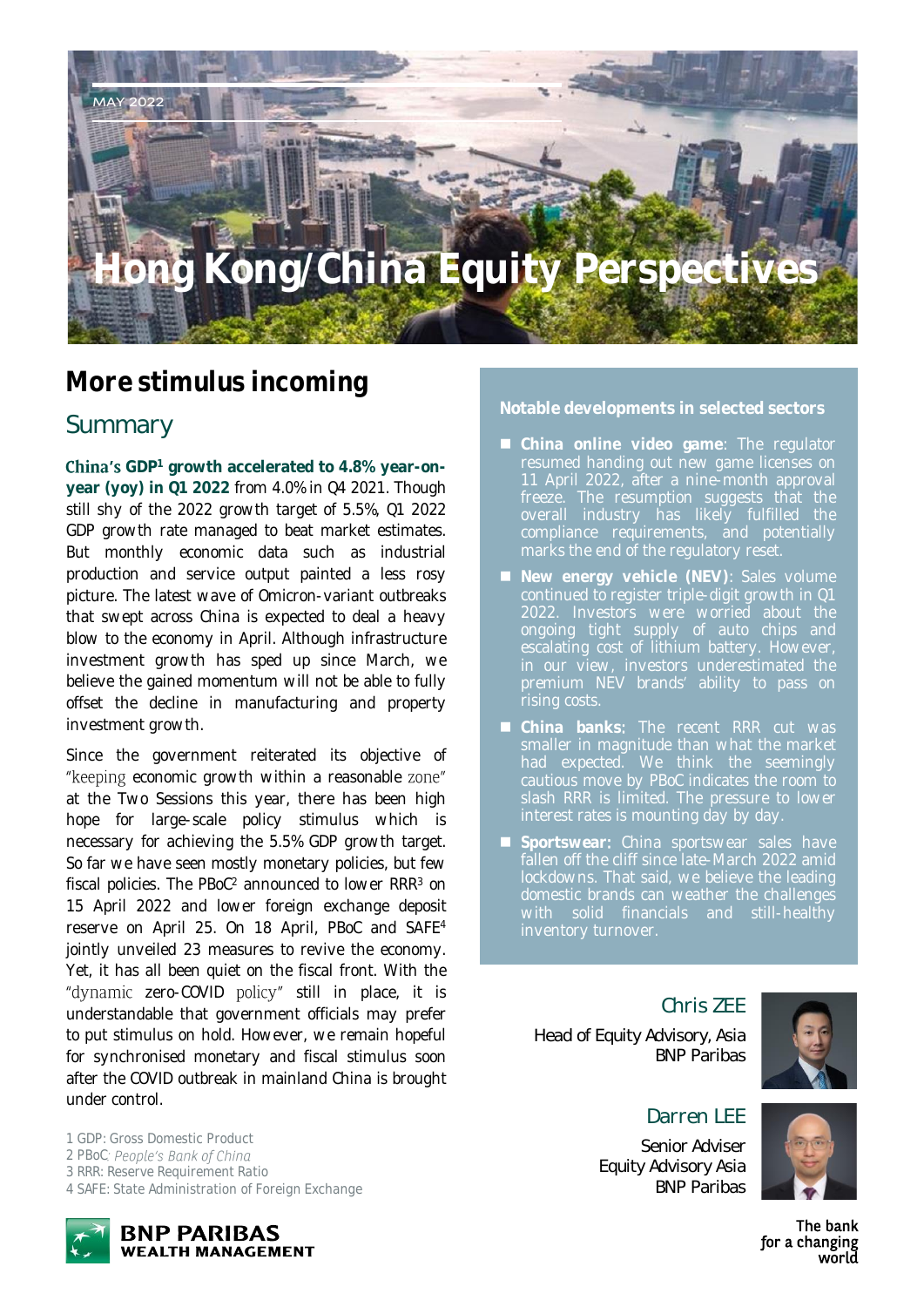#### **Where Do We Go From Here?**

China's GDP growth accelerated to 4.8% yoy in Q1 2022 from 4.0% yoy in Q4 2021. Though still shy of the government's 2022 growth target of 5.5%, Q1 2022 GDP growth rate managed to beat market estimates. However, monthly economic data such as industrial production and service output painted a less rosy picture. Industrial production growth was 5% yoy in March, down from 7.5% yoy in January-February this year. The monthly service output index fell from 4.2% yoy in January-February to - 0.9% yoy in March. On the demand side, retail sales yoy growth slowed from 6.7% to 3.5% with a notable contraction in discretionary consumption. The latest Omicron outbreaks which have swept across China were expected to deal a heavy blow to the economy in April. Although infrastructure investment growth has sped up since March, we reckon the gained momentum will not be able to fully offset the decline in manufacturing and property investment growth.

Since the government reiterated its objective of "keeping economic growth within a reasonable zone" at the Two Sessions in early March this year, there has been high hope for large-scale policy stimulus. We believe it is absolutely necessary to provide major boosts to the economy in order to achieve the 5.5% GDP growth target this year. So far we have seen mostly monetary policies, as we predicted last month, but few fiscal policies. The PBoC announced to lower RRR on 15 April 2022 and foreign exchange deposit reserve on 25 April 2022. On 18 April, PBoC and SAFE jointly unveiled 23 measures to revive the economy. In contrast, the fiscal front has been quiet  $-$  we do not see any initiatives to underpin consumption, industrial activities or private investments. With China's "dynamic zero-COVID policy" still in place, it is understandable that government officials may prefer to put stimulus on hold. However, we remain hopeful for synchronised monetary and fiscal stimulus soon after the COVID outbreak in mainland China is brought under control.

#### **Notable developments in selected sectors**

#### **1) China online video games**

The National Press and Publication Administration (NPPA) resumed handing out new game licenses on 11 April 2022, after having halted the issuance of new licenses since July 2021. The regulator published an approval list of 45 domestic titles on its website. The approval freeze lasted for about nine months, similar to the previous freeze in 2018.

While China's two largest video game developers/publishers were noticeably absent from the latest list of approved game titles, the longawaited resumption essentially dispelled fears about the authorities' intentions for the video game sector. In our view, the resumption suggests that the overall online gaming industry has likely met the compliance requirements on minor protection and clean-up of game content, and potentially marks the end of the regulatory reset. Judging from what transpired in the previous regulatory cycle, it is likely that more titles will be approved in the coming months. In the last round of game approval suspension and resumption in 2018, large players were also not included in the first batch of approvals but in subsequent rounds within 1-2 months. Chart 1 shows the share price performance of the leading China game developers in the 6 months before and after the resumption of license approval in 2018.

#### **CHART 1. SHARE PRICE PERFORMANCE BEFORE AND AFTER THE RESUMPTION OF VIDEO GAME LICENSE APPROVAL IN 2018**



*Source: Bloomberg* Past performance is not indicative of current or future *performance.*

The bank for a changing world

 $\mathcal{D}$ 

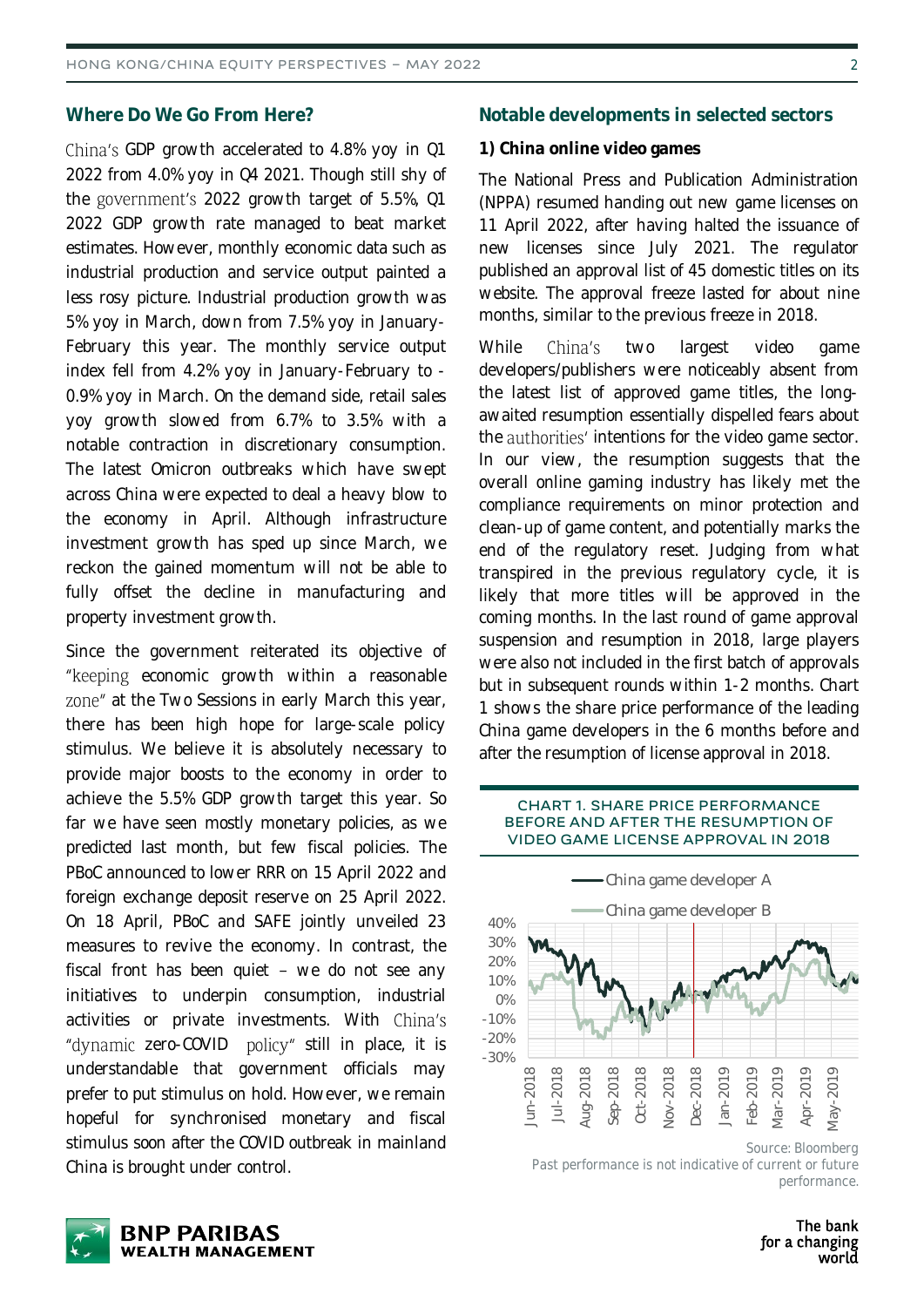The resumption will also benefit gaming ads, with beneficiaries being video streaming platforms. Finally, this should bolster investor sentiment towards the China internet sector, as it may be interpreted that regulatory scrutiny has plateaued.

#### **2) China new energy vehicles**

China NEV sales continued to register triple-digit volume growth and stole market share from traditional internal combustion engine (ICE) vehicles. According to the China Association of Automobile Manufacturers, unit sales of NEV passenger cars surged 140.7% yoy in Q1 2022, whereas unit sales of ICE vehicles fell by 5.4% yoy over the same period. But the share prices of NEV and ICE makers declined indistinguishably year-todate (see Chart 2). On top of a market-wide underperformance of growth stocks in the face of sooner-than-expected tapering by central banks, investors were worried that the ongoing tight supply of auto chips and escalating cost of lithium battery could choke off NEV industry growth. However, in our view, investors underestimated premium NEV brands' ability to pass on rising costs. We believe the China NEV sector is becoming more attractive after the share price pullbacks.

Among the leading NEV makers, we notice that shares of plug-in hybrid electric vehicle (PHEV) makers outperformed battery electric vehicle (BEV) pure plays. And among ICE makers, shares of those lagging behind in EV development outperformed those with clear ICE-to-EV transition strategies. The market showed a distaste for NEVs, despite NEV market share ratcheting up to a record high of 25.1% in March 2022, from 21.3% in December 2021 and 11.0% in March 2021. This could be explained by market fears that BEV gross margin would deteriorate rapidly due to rising battery material costs. However, we have a sense that such fears are due to ignorance of the facts that (i) higher costs are passed onto consumers, and (ii) strong NEV shipment volume growth continued after the price hikes. So far, the increase in NEV prices has not become a speed hump to the China NEV industry. Bear in mind that the key profit drivers for EV makers should be volume growth and cost efficiency gains through economies of scale. As long as the NEV makers can defend unit gross margin, we are not concerned about rising raw material costs.



**CHART 2. YEAR-TO-DATE SHARE PRICE PERFORMANCE OF CHINA CAR MAKERS**

*Past performance is not indicative of current or future performance.*



*Source: Bloomberg, as of 26 April 2022*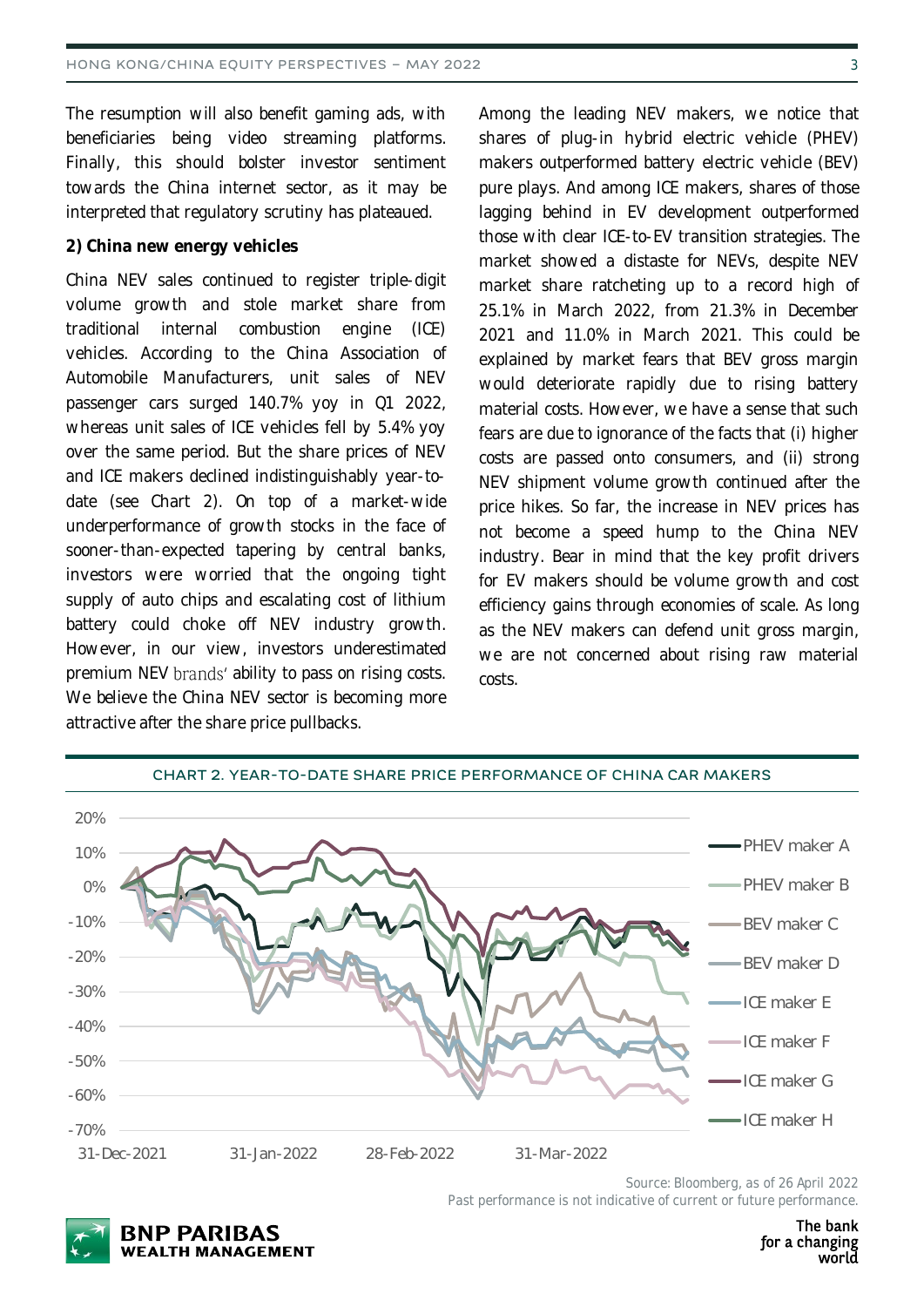Meanwhile, the supply-chain disruption due to COVID-lockdown in Shanghai is still a near-term concern. Several car makers have resumed productions, but only to a limited scale. At the moment, visibility remains low.

**3) China banks**

In early March 2022, we were unnerved by the government's public request that financial institutions should lower loan interest rates and cut fees. Various government bodies had reiterated the request, but nothing concrete was announced until mid-April when the State Council hinted strongly at an RRR cut, which PBoC subsequently did by 25 bps, effective 25 April. City commercial banks that had operations only in one province and rural commercial banks subject to an RRR of above 5% were entitled to an additional 25 basis point cut. After the cut, RRR for large banks stood at 11.25% (see chart 3), and midsized banks at 8.25%. RRR for small banks that had already implemented a 5% ratio remained unchanged. The cut was expected to inject RMB530 billion liquidity into the banking system. This round of RRR cut was smaller in magnitude than what the market had expected, i.e. 50 bps, which has been the norm for years. We think the seemingly cautious move by PBoC indicates the room to slash RRR is limited, as once mentioned by senior PBoC officials. It is warranted to maintain a certain level of RRR for the purpose of risk prevention.



**CHART 3. CHINA RRR FOR LARGE BANKS**

After the RRR cut, the market once expected an imminent interest rate cut, which did not materialise. Instead, PBoC and SAFE jointly published a notice on pandemic-related measures and financial services for economy development. There were 23 directives in the notice, which echoed a similar list of policies released in February 2020 to counter the initial COVID outbreak. In short, banks are encouraged to grant loan extensions and discouraged from trimming lending limits on loans. We are relieved that, unlike 2020, the notice did not contain an explicit target of profit transfer from the banking sector to the economy. On 25 April 2022, PBoC reduced foreign exchange RRR by 100 bps to 8%. However, we believe the pressure to lower interest rates is mounting day by day.

#### **4) China sportswear**

China sportswear brands registered strong sales growth in the first two months of 2022, but sales have fallen off the cliff since late-March 2022 amid lockdowns. Both offline and online sales were under pressure due to reduced traffic in shops and logistic interruption - goods were not delivered to warehouses/consumers' hands on time. The leading sportswear makers are guiding for a far weaker Q2 2022 than Q1 2022, but remain confident in achieving double-digit sales growth in 2022. We believe the ongoing COVID-related logistic interruption, combined with a high comparison base from the cotton controversy last year, will push down the sportswear sector's sales growth in the short term. That said, we believe the leading domestic sportswear brands can weather the challenges with solid financials and still-healthy inventory turnover as of March 2022. The longterm investment theses of (i) consumers trading up to premium quality sportswear and (ii) domestic brand preference due to national pride are still intact in our view.

Source: People's Bank of China, as of 15 April 2022

**BNP PARIBAS WEALTH MANAGEMENT** 

<sup>4</sup>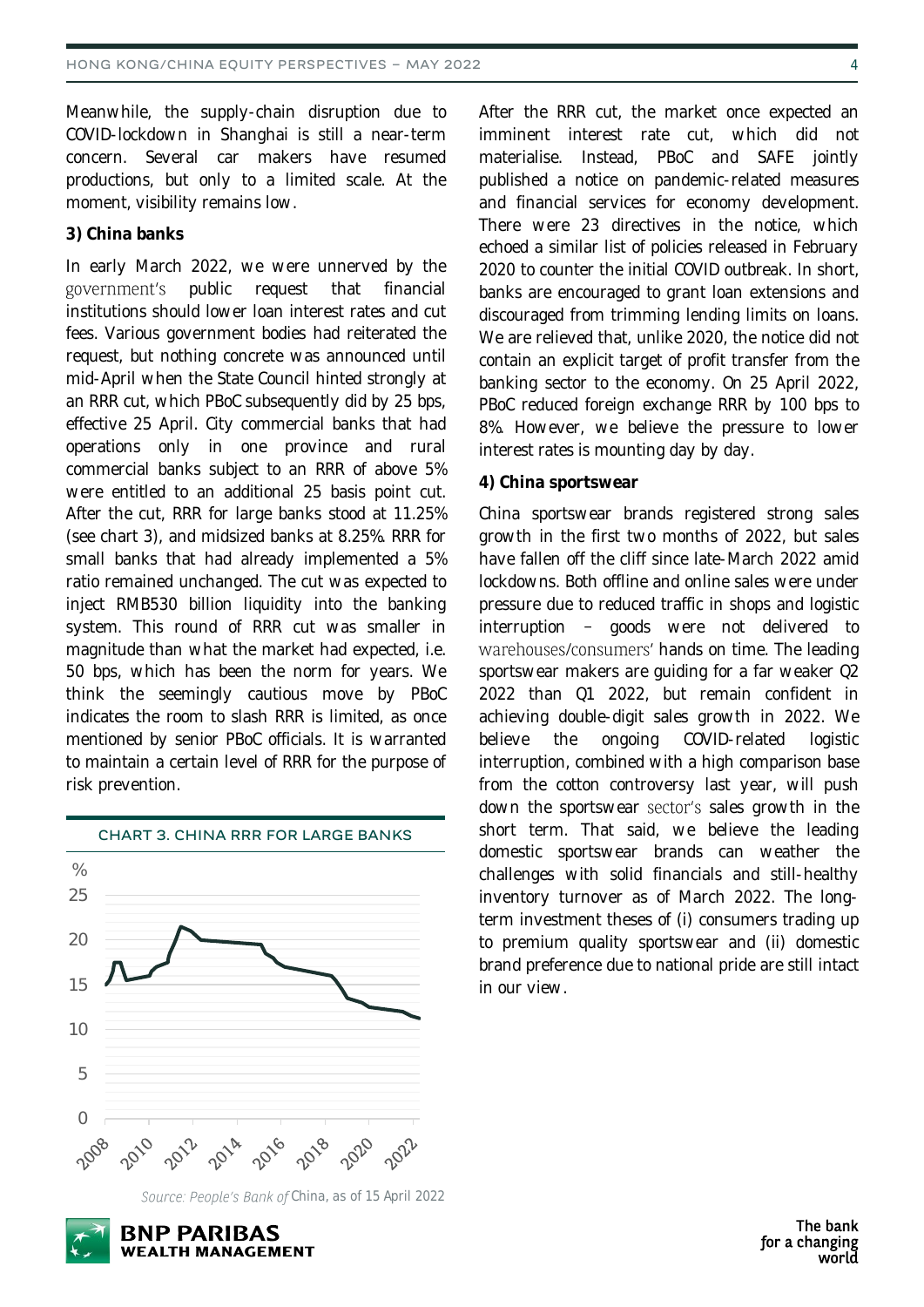### DISCLAIMER

This document/communication/information ("document") is provided in Singapore by BNP Paribas, acting through its Singapore branch, and in Hong Kong by BNP Paribas, acting through its Hong Kong branch. BNP Paribas is a public limited company (société anonyme) incorporated in France with liability of its members limited. BNP Paribas, acting through its Hong Kong branch is a licensed bank regulated by the Hong Kong Monetary Authority, a Registered Institution under the Securities and Futures Ordinance of Hong Kong (Cap. 571), and registered with the Securities and Futures Commission (SFC) to carry on Types 1, 4, 6 and 9 regulated activities in Hong Kong (SFC CE Reference: AAF564). BNP Paribas, acting through its Singapore branch (UEN/Registration No: S71FC2142G), is a licensed bank regulated by the Monetary Authority of Singapore. BNP Paribas Wealth Management is the business line name for the Wealth Management activity conducted by BNP Paribas. "BNP Paribas Wealth Management" (UEN/Registration No 53347235X) is a business name registered in Singapore under the Business Names Registration Act 2014.

This document is produced for general information only and should not be used as reference for entering into any specific transaction, and the information and opinions contained herein should not be relied upon as authoritative or taken in substitution for the exercise of judgment by any recipient or the seeking of independent professional advice (such as financial, legal, accounting, tax or other advice) by any recipient. This document is not intended to be an offer or a solicitation to buy or to sell or to enter into any transaction. In addition, this document and its contents is not intended to be an advertisement, inducement or representation of any kind or form whatsoever. BNP Paribas reserves the right (but is not obliged) to vary the information in this document at any time without notice and, save to the extent provided otherwise in Clause 6.5 of BNP Paribas Wealth Management's Terms and Conditions ("T&Cs") applicable to your account, BNP Paribas shall not be responsible for any consequences arising from such variation.

The terms set forth herein are intended for discussion purposes only and are subject to the final expression of the terms of the transaction, if the investor decides to proceed with the transaction. It does not represent (a) the actual terms on which a transaction would be entered into, (b) the actual terms on which any existing transactions could be unwound, (c) the calculation or estimate of an amount that would be payable following an early termination of the transactions, or (d) the actual valuations given to the transactions by BNP Paribas in its books of account for financial reporting. The final terms of the transaction will be set forth in the final term sheet, any applicable agreement and/or confirmation. Please also refer to the disclaimer statements contained in the relevant documents, and disclosure and other important

information concerning our fees, charges and/or commissions as set out in the Fee Schedule.

If this document is a post-trade/transaction confirmation, please examine the information as set out in this document carefully and contact us immediately if you notice any discrepancy. The content of this document is subject to the final transaction(s) details / information in our official bank statements and/or advices (if any) which may follow by mail. This document contains confidential information intended only for the use of the addressee(s) named above. If you are not the addressee(s), you must not disseminate, copy or take any action in reliance on it. If you have received this document by error, please notify BNP Paribas and delete/destroy this document immediately.

Although the information and opinions provided herein may have been obtained or derived from published or unpublished sources considered to be reliable and while all reasonable care has been taken in the preparation of this document, BNP Paribas does not make any representation or warranty, express or implied, as to its accuracy or completeness and, save to the extent provided otherwise in Clause 6.5 of the T&Cs applicable to your account, BNP Paribas shall not be responsible for any inaccuracy, error or omission. All analysis, estimates and opinions contained in this document constitute BNP Paribas' own judgments as of the date of this document. and such expressions of opinion are subject to change without notice. Information provided herein may contain forward-looking statements. The words "believe", "expect", anticipate", "project", "estimate", "predict", "is confident", "has confidence" and similar expressions are also intended to identify forward-looking statements. These forward-looking statements are not historical facts but based on the current beliefs, assumptions, expectations, estimates, and projections of BNP Paribas in light of the information presently available, and involve both known and unknown risks and uncertainties. These forward-looking statements are not guarantees of future performance and are subject to risks, uncertainties and other factors, some of which are beyond control and are difficult to predict. Consequently, actual results could differ materially from those expressed, implied or forecasted in these forward looking statements. Investors should form their own independent judgment on any forward-looking statements and seek their own advice from professional advisers to understand such forwardlooking statements. BNP Paribas does not undertake to update these forward looking statements. Where investors take into account any theoretical historical information regarding the performance of the product/investment, investors should bear in mind that any reference to past performance should not be taken as an indication of future performance. BNP Paribas is not

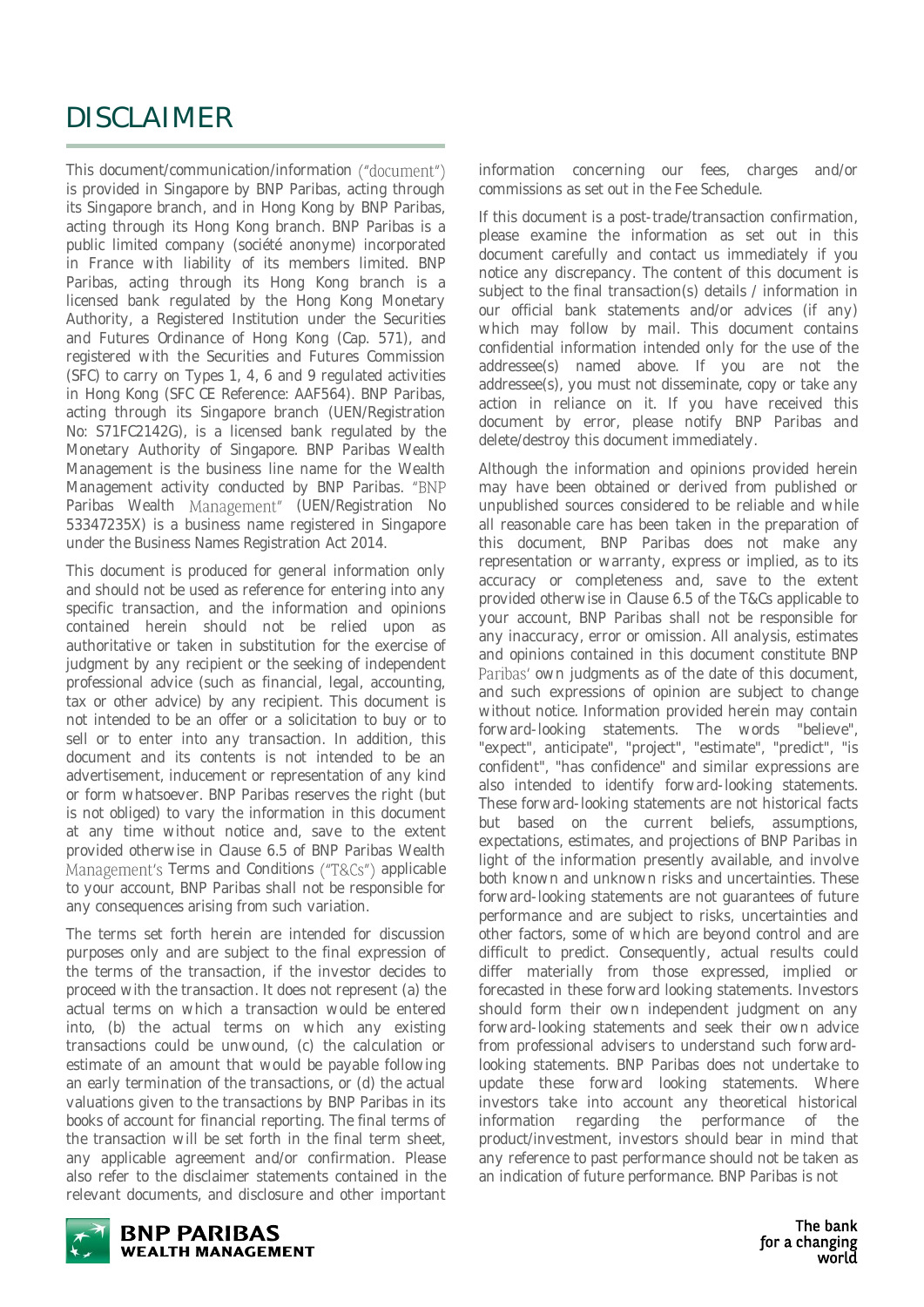### DISCLAIMER

giving any warranties, guarantee or representation as to the expected or projected success, profitability, return performance, result, effect, consequence or benefit of any investment/ transaction. Save to the extent provided otherwise in Clause 6.5 of the T&Cs applicable to your account, no BNP Paribas group company or entity therefore accepts any liability whatsoever for any loss arising, whether direct or indirect, from the use of or reliance on this document or any part of the information provided.

Structured transactions are complex and may involve a high risk of loss including possible loss of the principal invested. If any product mentioned in this document is a structured product which involves derivatives, do not invest in it unless you fully understand and are willing to assume the risks associated with it. If you are in any doubt about the risks involved in any product/transaction, you should seek independent professional advice.

Prior to entering into any transaction, each investor/subscriber should fully understand the terms, conditions and features of the product/investment as well as the risks, the merits and the suitability of entering into any transaction/investment including any market risk associated with the issuer, and consult with their own independent legal, regulatory, tax, financial and accounting advisors before making the investment. Investors/subscribers should fully understand the features of the investment, be financially able to bear a loss of their investment and be willing to accept all risks involved. Save as otherwise expressly agreed in writing, (a) where BNP Paribas does not solicit the sale of or recommend any financial product to the investor/subscriber, BNP Paribas is not acting as financial adviser of the investor/subscriber in any transaction, and (b) in all cases, BNP Paribas is not acting as fiduciary of the investor/subscriber with respect to any transaction.

BNP Paribas and/or persons associated or connected with it may effect or have effected a transaction for their own account in a product/an investment described in this document or any related product before or after this document is published. On the date of this document, BNP Paribas and/or persons associated or connected with it and their respective directors and/or representatives and/or employees may take proprietary positions and may have a long or short position or other interests or make a market in a product mentioned in this document, or in derivative instruments based thereon, and may purchase and/or sell the investment(s) at any time in the open market or otherwise, whether as principal or as agent or as market maker. Additionally, BNP Paribas and/or persons associated or connected with it may have within the previous twelve months acted as an investment banker or may have provided significant advice or investment services to the companies or in relation to a product mentioned in this document.

This document is confidential and intended solely for the use of BNP Paribas and its affiliates, their respective directors, officers and/or employees and the persons to whom this document has been delivered. It may not be distributed, published, reproduced or disclosed by any recipient to any other person, nor may it be quoted or referred to in any document, without the prior written consent of BNP Paribas.

Hong Kong: This document is distributed in Hong Kong by BNP Paribas, acting through its Hong Kong branch only to Professional Investors within the meaning of Part I of Schedule 1 to the Securities and Futures Ordinance of Hong Kong (Cap. 571). The products or transactions described in this document may not be authorised in Hong Kong and may not be available to Hong Kong investors.

Singapore: This document is distributed in Singapore by BNP Paribas, acting through its Singapore branch only to Accredited Investors within the meaning of the Securities and Futures Act, Chapter 289 of Singapore only and is not intended for investors in Singapore who are not such Accredited Investors and should not be passed on to any such persons. Some products or transactions described in this document may not be authorised in Singapore and may not be available to Singapore investors.

Save to the extent provided otherwise in Clause 6.5 of the T&Cs applicable to your account, information in this document is for general circulation to the intended recipients only and is not intended to be a recommendation or investment advice to recipients hereof. A recipient of this document should seek advice from its/his/her own professional adviser regarding the suitability of the products or transactions (taking into account the recipient's specific investment objectives, financial situation and particular needs) as well as the risks involved in such products or transactions before a commitment to purchase or enter into any product or transaction is made.

Please note that this document may relate to a product or products where BNP Paribas is issuer, and in such instance this document or certain information contained therein may have been prepared by BNP Paribas in its capacity as product issuer ("Issuer Document"). Where an Issuer Document is provided to you by BNP Paribas, acting through its Hong Kong branch or BNP Paribas, acting through its Singapore branch in its capacity as distributor, it shall also be subject to Clause 6.5 of the T&Cs. To the extent that there are any inconsistency between the terms of an Issuer Document and Clause 6.5 of the T&Cs, the latter shall prevail.



**BNP PARIBAS WEALTH MANAGEMENT**